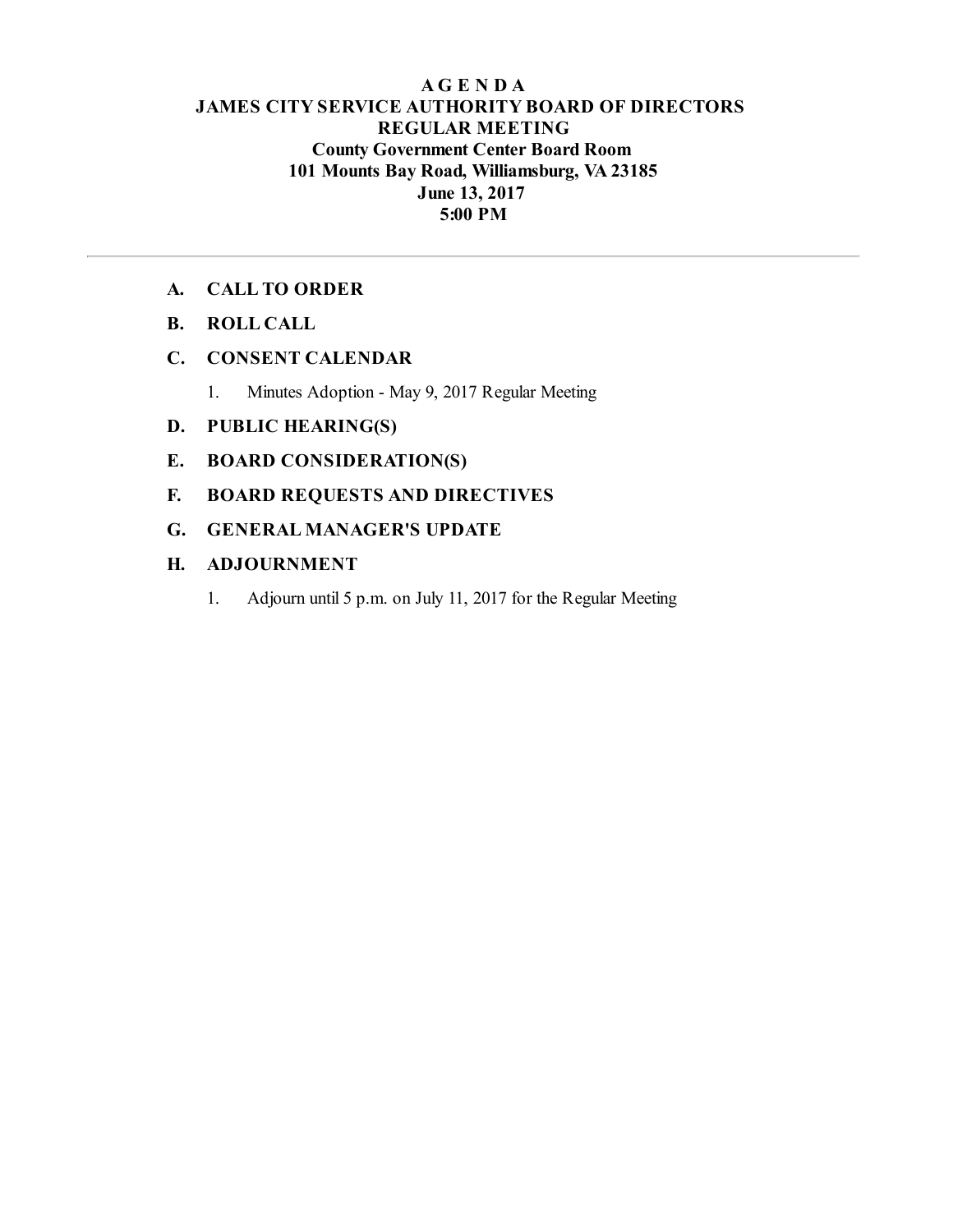# **AGENDA ITEM NO. C.1.**

# **ITEM SUMMARY**

| DATE:    | 6/13/2017                                      |
|----------|------------------------------------------------|
| TO:      | The Board of Directors                         |
| FROM:    | Teresa J. Fellows, Administrative Coordinator  |
| SUBJECT: | Minutes Adoption - May 9, 2017 Regular Meeting |

# **ATTACHMENTS:**

|            | Description       |             |                | Type           |
|------------|-------------------|-------------|----------------|----------------|
| D          | May 9 BOD Minutes |             |                | <b>Minutes</b> |
|            | <b>REVIEWERS:</b> |             |                |                |
| Denartment |                   | $R$ eviewer | $\Delta$ etion |                |

# **REVIEWERS:**

| Department             | Reviewer        | Action   | Date   |
|------------------------|-----------------|----------|--------|
| <b>Board Secretary</b> | Fellows, Teresa | Approved | 6/6/20 |

 $\epsilon$  September 6/6/2017 - 8:52 AM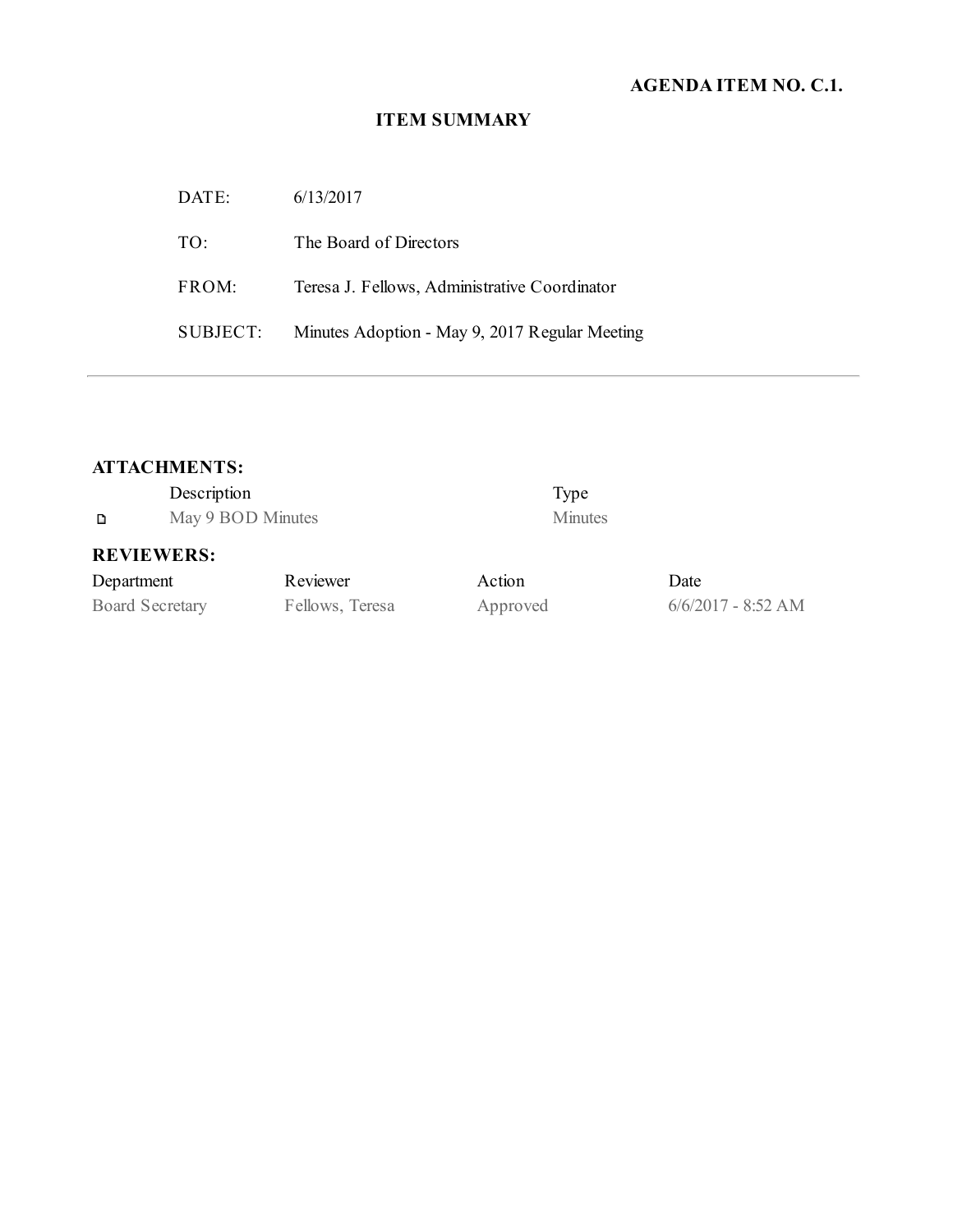### **MINUTES JAMES CITY SERVICE AUTHORITY BOARD OF DIRECTORS REGULAR MEETING County Government Center Board Room 101 Mounts Bay Road, Williamsburg, VA 23185 May 9, 2017 5:00 PM**

### **A. CALL TO ORDER**

#### **B. ROLL CALL**

John J. McGlennon, Roberts District P. Sue Sadler, Vice-Chairman, Stonehouse District Michael J. Hipple, Powhatan District Kevin D. Onizuk, Chairman, Jamestown District Ruth M. Larson, Chairman, Berkeley District

Bryan J. Hill, County Administrator Adam R. Kinsman, County Attorney M. Douglas Powell, General Manager, James City Service Authority

### **C. CONSENT CALENDAR**

#### 1. Minutes Adoption – April 25, 2017 Meeting

A motion to Approve was made by John McGlennon and the motion result was Passed.

AYES: 5 NAYS: 0 ABSTAIN: 0 ABSENT: 0 Ayes: Hipple, McGlennon, Sadler, Onizuk, Larson

#### **D. PUBLIC HEARING(S)**

#### **E. BOARD CONSIDERATION(S)**

### **F. BOARD REQUESTS AND DIRECTIVES**

Ms. Sadler asked if the Board could have a closed session to discuss water availability and what the plans are for the future.

Mr. Kinsman stated that the Board is limited to what they can discuss in closed session by State law; therefore, a discussion about water availability would have to be done in open session.

Ms. Larson stated that it was mentioned previously about discussing the wells that have been taken over by the JCSA and the reasons for and the implications of that. She asked that it be on a future agenda sooner rather than later.

Mr. Powell stated that he is scheduled for a work session with the Board in September. If that is not part of the work session agenda, then he will have it added to a regular meeting agenda.

### **G. GENERAL MANAGER'S UPDATE**

Mr. Powell updated the Board on the recent Health Department inspection of the water works system. The overall maintenance and operations of the facilities throughout the system was rated excellent.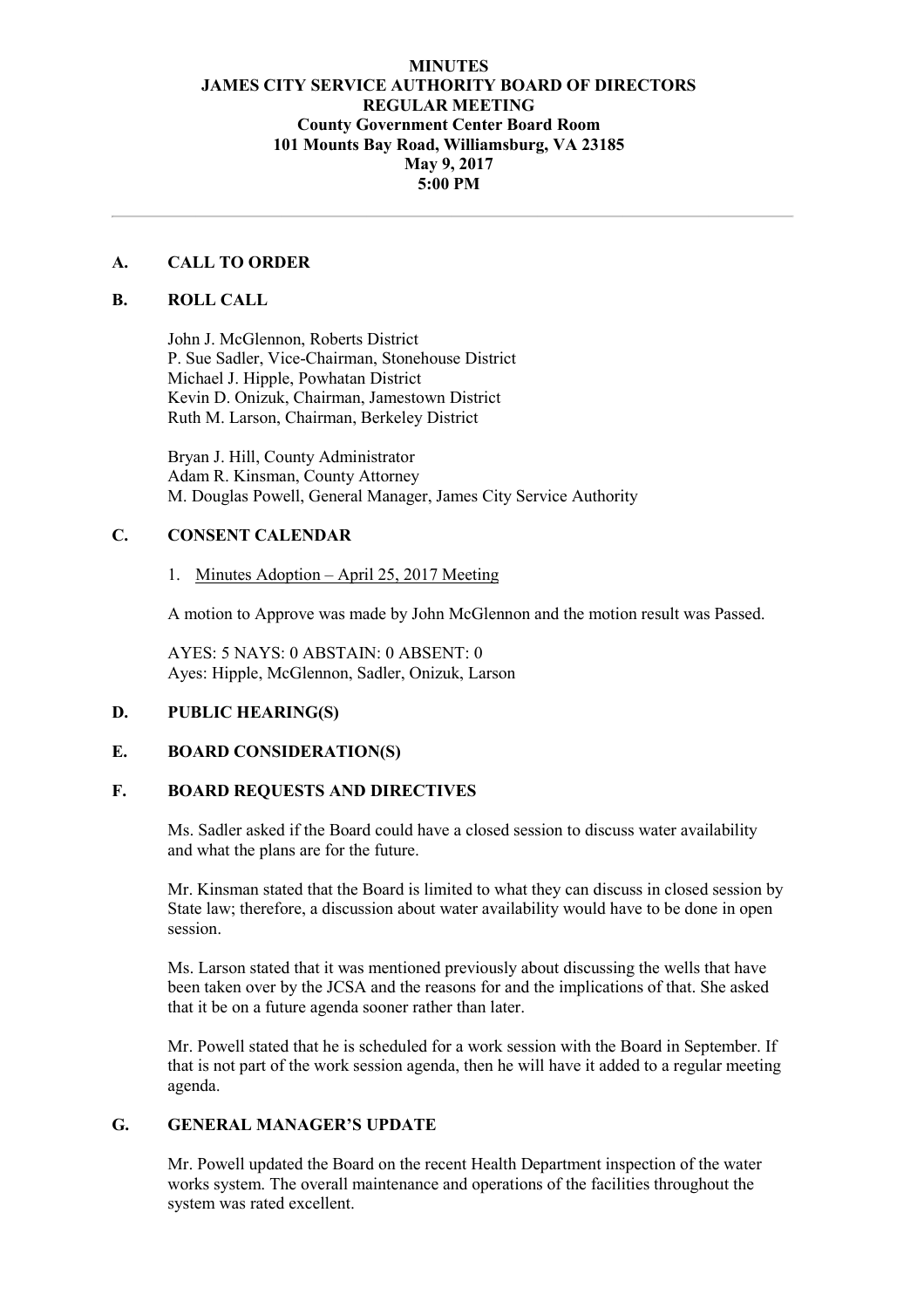Mr. Powell reminded the public and the Board of the outdoor watering restrictions that are now in effect until September 30.

### **H. ADJOURNMENT**

1. Adjourn until 5 p.m. on June 13, 2017 for the Regular Meeting

A motion to Adjourn was made by Michael Hipple and the motion result was Passed.

AYES: 5 NAYS: 0 ABSTAIN: 0 ABSENT: 0 Ayes: Hipple, McGlennon, Sadler, Onizuk, Larson

At 7:22 p.m., Ms. Larson adjourned the Board.